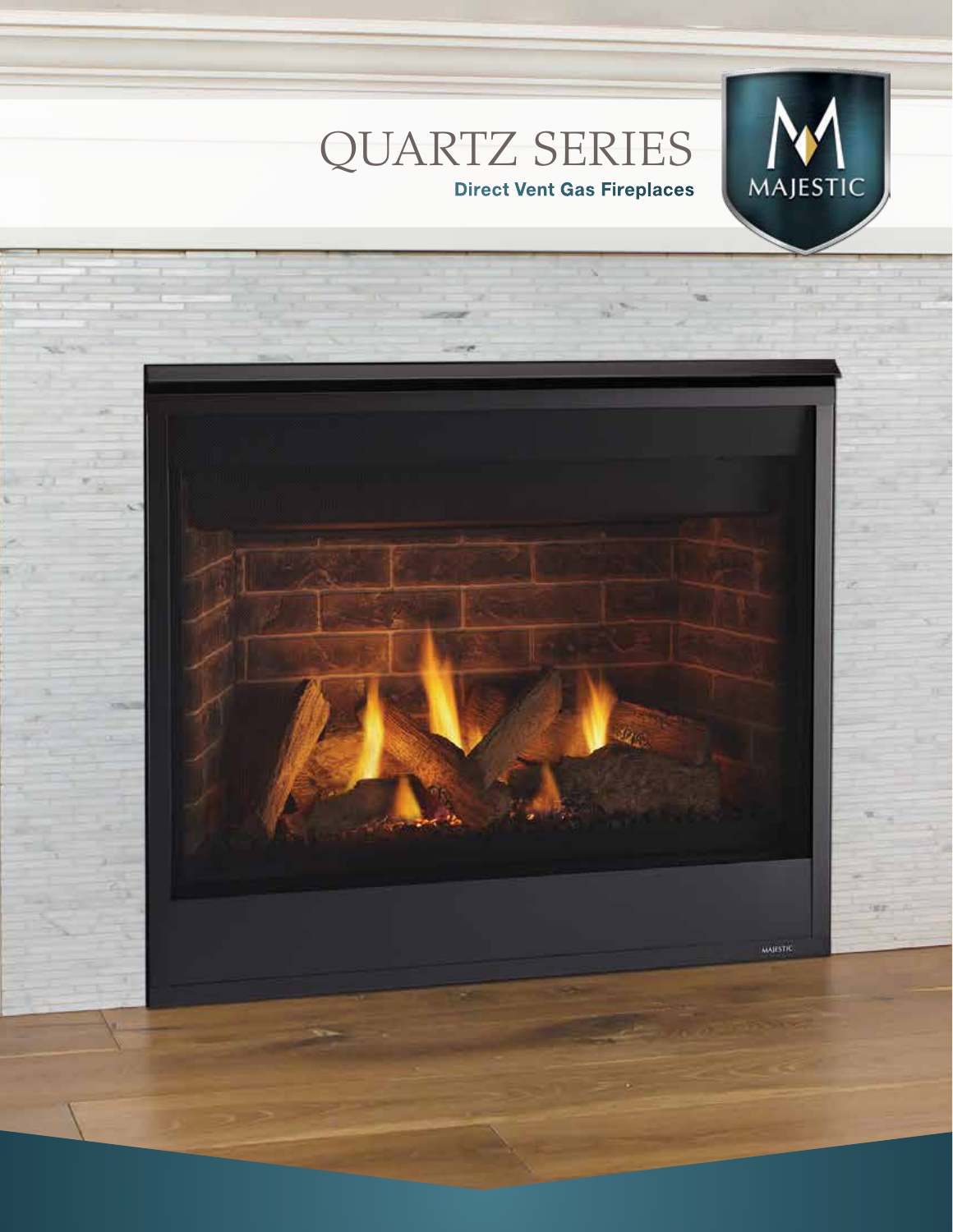# THE FEATURES YOU NEED, WITH THE OPTIONS YOU WANT.



## **Quartz Series Direct Vent Gas Fireplaces**

The Quartz series gas fireplaces have the features you need, with the options you want. The shallow depth leaves you with living space to spare, while the versatile interior can be changed from traditional to contemporary to fit your style.

#### **Quartz Quick Look**

- Shallow depth allows for more installation possibilities
- Customize the interior with traditional or contemporary features
- Create a contemporary look now or later<sup>1</sup>
- Available in 32", 36" or 42" models
- Up to 28,500 BTUs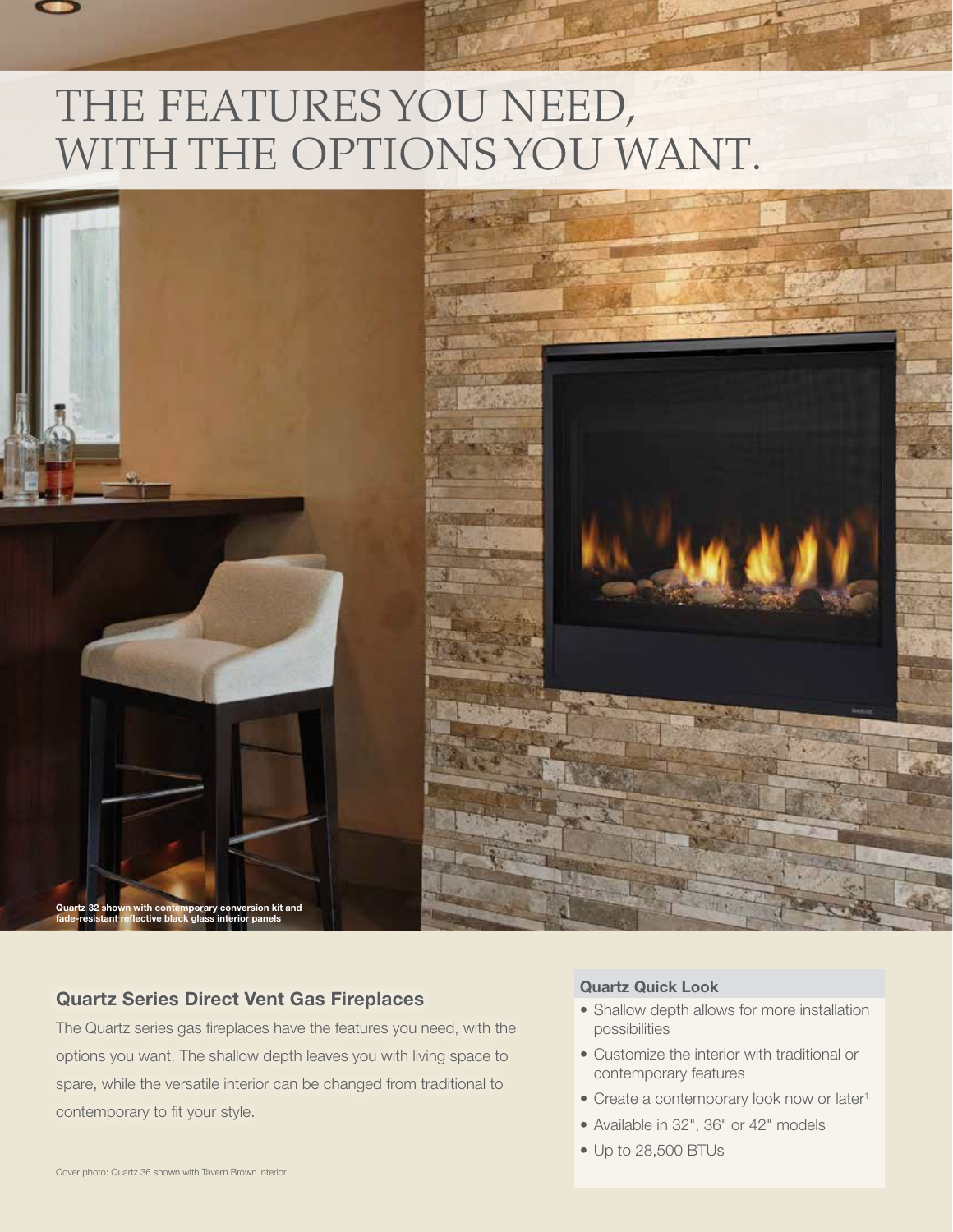# ACCESSORY OPTIONS FOR YOUR QUARTZ FIREPLACE

**Interior Panels –** Customize the interior of your fireplace with this alternative style of decorative lining.









Cottage Red **Tavern Brown** Reflective Black Glass Cottage Reflective Black Glass

**Contemporary Conversion Kit –** Comes standard with

diamond and onyx glass and stones.<sup>1</sup>







**Glass Firebed –** Once you add the contemporary conversion kit, you can change the look with additional glass options.<sup>1</sup>







#### **Controls –** Take complete control of your comfort.



## **TotalRemote**

Effortlessly manages heat output and comfort level with timer mode, room temperature readout, thermostat mode, flame high/low, fan speed, on/off.

**Mantel Systems –** Visit majesticproducts.com for a variety of options and additional information on mantel systems, shelves and stone surrounds.





### **Heat Management Solutions**

**Fan –** Move heat directly into the room for added comfort.

**Heat-Zone™ Kit –** Draw heat from your fireplace to another room in your home.

Heat Duct Kit – Send the warmth from your fireplace to the rest of your home via furnace ductwork.

# **Install Virtually Anywhere**

#### **Power Venting**

A fan-powered accessory with slim venting can zigzag throughout your home—install a gas fireplace virtually anywhere.